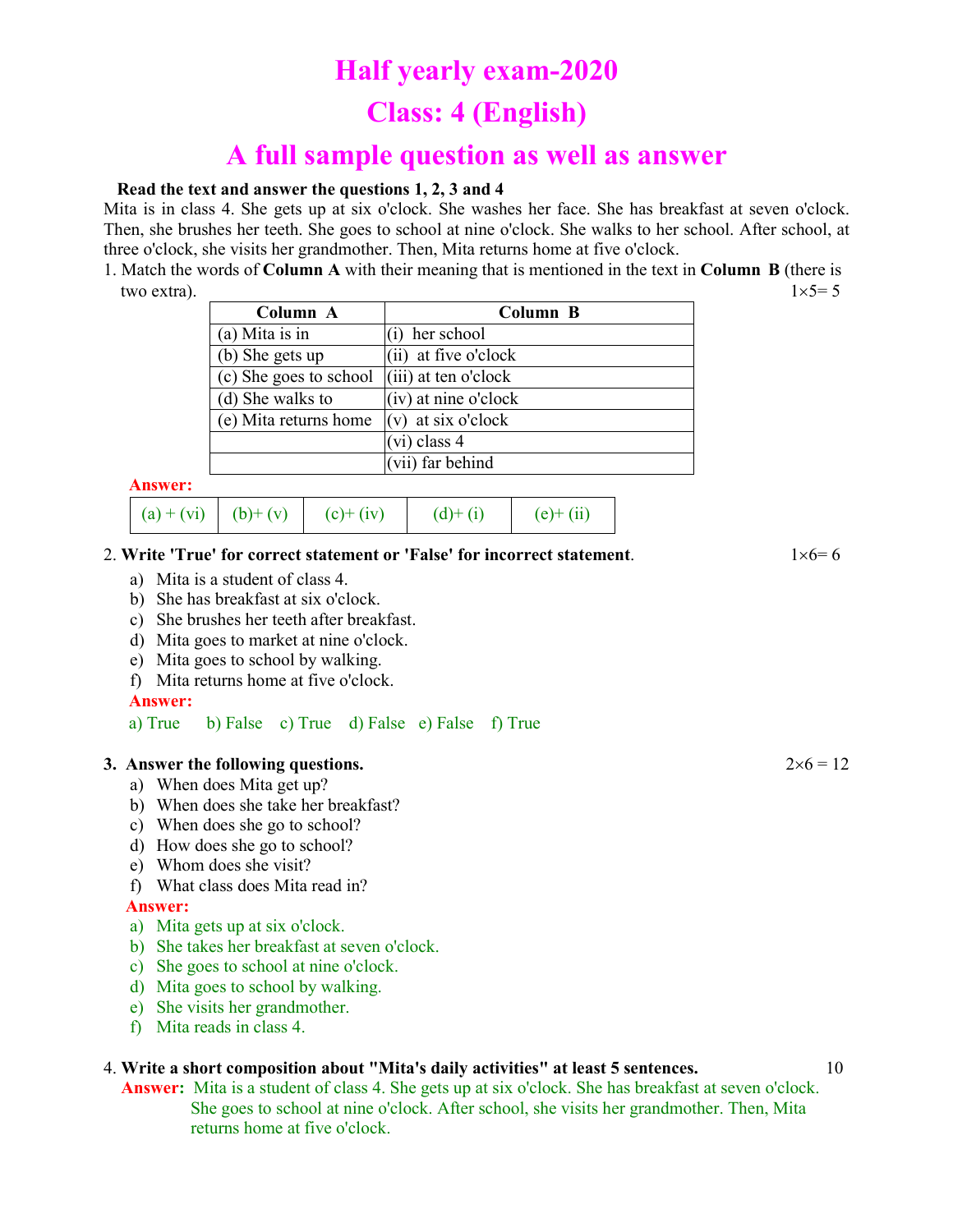## **Read the text and answer the questions 5, 6, 7 and 8**

There was a cowboy in a village. He was a liar. He tended his cows and goats near a forest. At times he cried out loudly by saying, "Tiger! Tiger! Help me." The villagers used to run towards the boy to help him. But they used to find no tiger. The cowboy used to laugh at them. One day the tiger really came and sprang on the cowboy. The cowboy cried out for help loudly. But none came there to help him. The tiger killed the boy and his goats.

# 5. Fill in the blanks with the given words. There are more words than necessary.  $1 \times 5 = 5$

| tiger | came | cowboy | caught | K111 | run | angry | village |
|-------|------|--------|--------|------|-----|-------|---------|
|-------|------|--------|--------|------|-----|-------|---------|

- a) There was a cowboy in a................
- b) The villagers used to .......... ............ towards the boy.
- c) The ..................... used to laugh at the villagers.
- d) The tiger really ................. .
- e) The .......... killed the boy.

## **Answer:**

| village | run | cowboy | came | tiger |
|---------|-----|--------|------|-------|

## 6. Write 'True' for correct statement or 'False' for incorrect statement.  $1 \times 6 = 6$

- a) The cowboy lived in a town.
- b) The cowboy used to laugh at the villagers.
- c) The tiger really came from the forest.
- d) The cowboy got rid of from tiger.
- e) The cowboy used to tend cows and goats.
- f) When the tiger really came all the villagers helped the cowboy.

## **Answer:**

## a) False b) True c) False d) True e) False f) False

## 7. Answer the following questions.  $2 \times 5 = 10$

- a) Where did the cowboy tend the cows and goats?
- b) What did he do?
- c) Why did the villagers run towards the forest?
- d) Who laughed at the villagers?
- e) What did the tiger kill?

## **Answer:**

- a) The cowboy used to tend his cows and goats near a forest.
- b) The cowboy used to cry out loudly by saying, "Tiger! Tiger! Help me."
- c) The villagers used to run towards the forest to help the cowboy.
- d) The cowboy laughed at the villagers.
- e) The tiger killed the cowboy and his goats.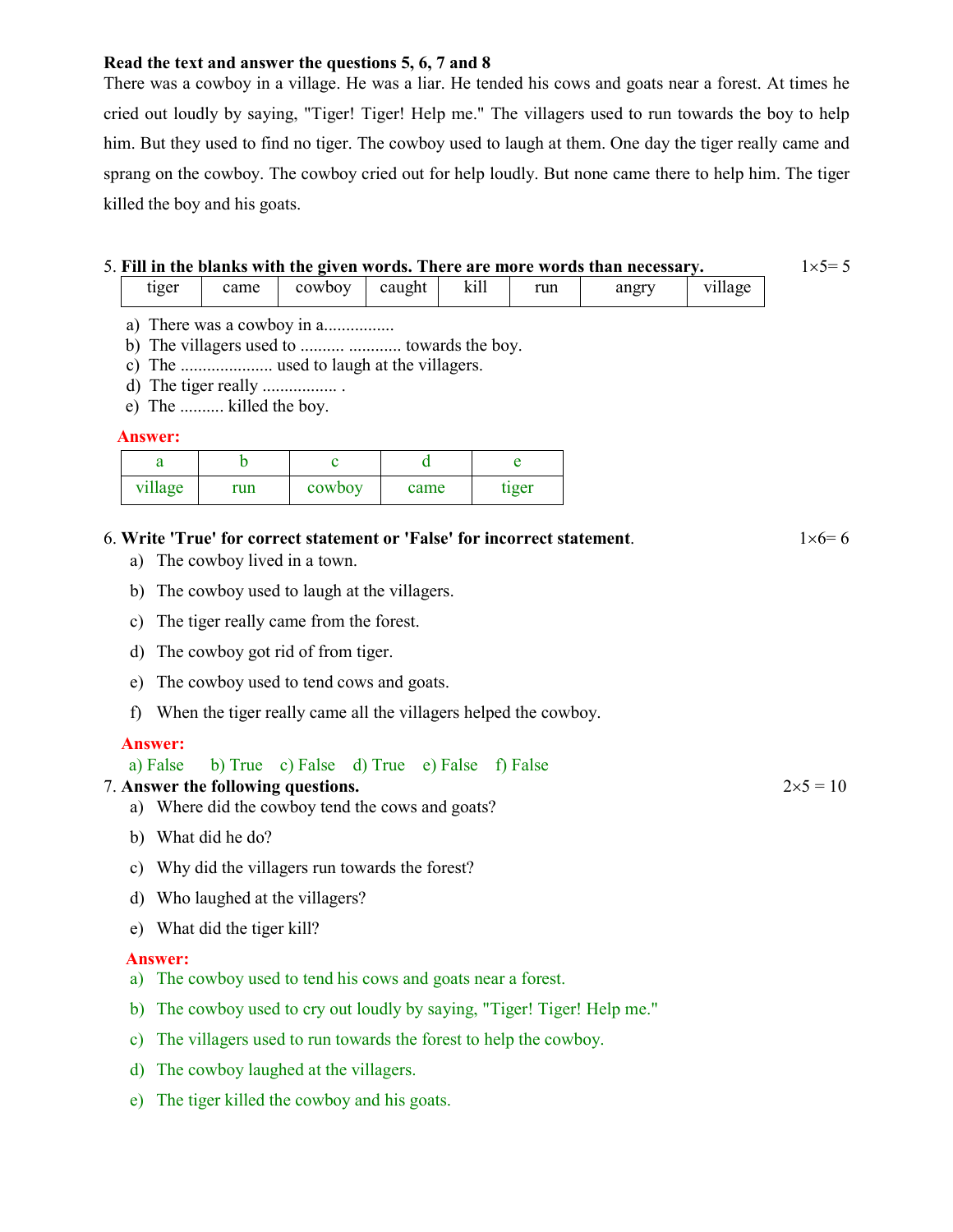8. Suppose, you are Luna. You live in Dhaka. Your friend Lira wanted to know the story about a cowboy and tiger. Now write a letter to your friend about the story cowboy and tiger. 10

**Answer:**

25 April, 2020

Dhaka

Dear Lira,

At first take my love. I hope you are well. You wanted to know the story about a cowboy and tiger a cowboy and tiger. Now I am writing you about it.

A cowboy lived in a village. He used to tend his cows and goats near a forest. At times he used to cry out loudly by saying, "Tiger! Tiger! Help me." The villagers came to help the cowboy. The cowboy made fun and laugh. One day the tiger really came and caught the cowboy. The cowboy cried out for help loudly. But none came there to help him. The tiger killed the boy and his cows and goats.

No more today. With best wishes and love.

Yours loving friend

Luna

| From  |                    | <b>Stamp</b> |
|-------|--------------------|--------------|
| Luna  | ГO                 |              |
| Dhaka | Lira               |              |
|       | Laxmipur, Rajshahi |              |

- 9. **Make five Wh questions with the underlined words. (By using Who, What, When, Where and How**)  $2 \times 5 = 10$ 
	- a) They are **friends**.
	- b) **Friday** is holiday.
	- c) He came home **yesterday.**
	- d) I read in **Rajshahi Govt. Model School and College.**
	- e) They come to school **by bus.**

f)

- **Answer:**
- **a)** Who are they?
- **b)** What day is holiday?
- **c)** When did he come home?
- **d)** Where do you read in?
- **e)** How do they come to school?

10. Read the instructions about your study and then answer the following questions.

- Enter the classroom.
- Then open the windows.
- Clean the classroom.
- Arrange the benches.
- Sit properly.
- Follow the rules of classroom.

## **Questions:**  $1+2+3=6$

a) What is the first thing you do when you enter the classroom? (**Knowledge**)

b) Why do you open the windows? (**Understanding**)

c) How can you help your teacher to prepare the classroom? (**Application**)